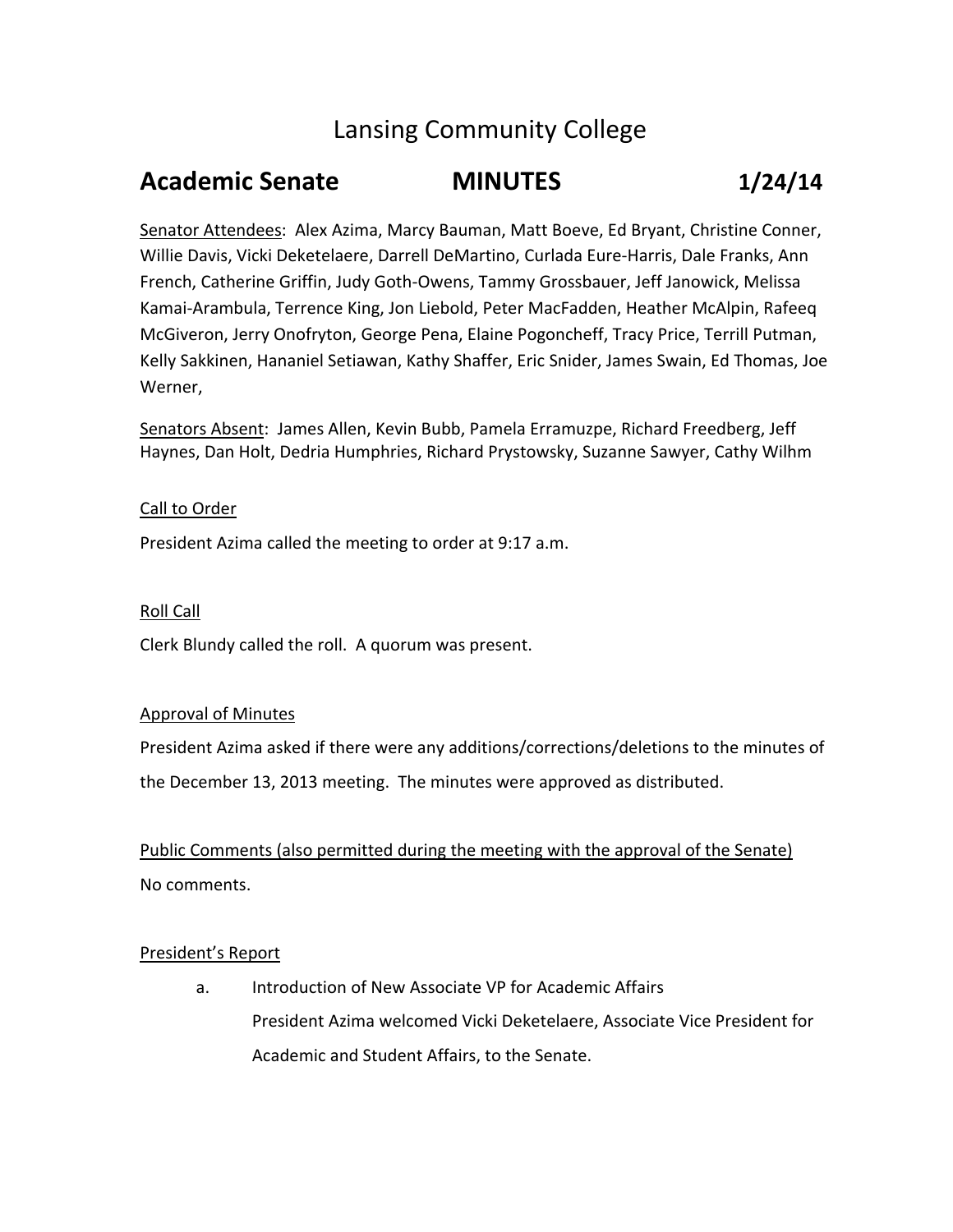- b. Academic Senate Operations Improvement Questionnaire Results President Azima reviewed feedback he received from Senators regarding the questionnaire he distributed at the last Senate meeting. There were excellent ideas and suggestions submitted and he will strive for improvement on the ideas that stood out. Concerns and suggestions should continue to be forwarded to the Executive Committee.
- c. Academic Policy Advisory Committee Report and Q&A Late Enrollment Policy Draft – Senators received a copy of changes suggested so far from APAC. The current policy is on the LCC website. Please send your feedback to President Azima.
- d. Academic Operations Team Report and Q&A Registration is now open year round. The course wait list will be available to faculty. The AOT has been working with Diane Wymer regarding messages students get in Banner. The team is working on making the messages more user‐friendly, positive and understandable to students.

## Provost's Report – None at this time

## Presentations – Brief Task Force & Committee Reports

President Azima indicated that at the February 21 meeting of the AQIP Steering Committee, the "zeroth" draft of the components of the Academic Master Plan will be presented.

a. Community Engagement Task Force Senator Terrence King reported. Their task force discovered from Howard Cousins that there is already a list of community organizations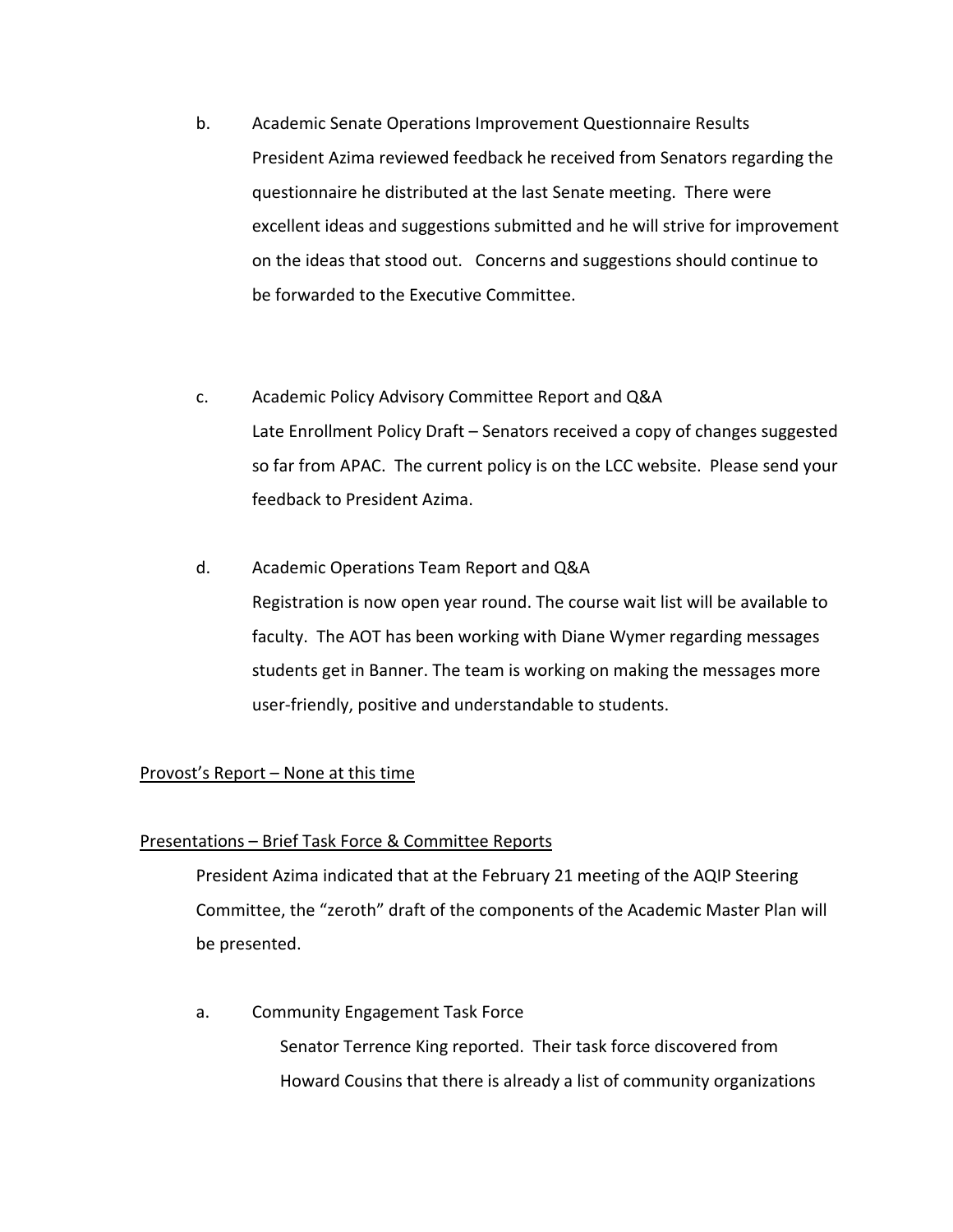being put together that is not rolled out yet, but they hope to have a draft soon so the task force can do something with it. He talked about the philosophy of community engagement, to encourage people to not only engage people, but to take the extra step to empower them.

b. Learning Task Force

Marc Thomas reported. Their group has brainstormed what is important for teaching and learning. Then they aligned their brainstorming information to the Strategic Plan. They have narrowed the focus to student learning and faculty learning.

c. Student Success Task Force No report at this time.

## d. Curriculum Committee

Senator Ed Thomas reported. The Curriculum Committee has done a lot of work, they have revamped the CIC. They are in the process of reviewing and approving several courses. They've put together some subcommittees that include members of the Curriculum Committee in addition to experts at the college for the particular area, including a Technical Review Subcommittee and a Writing Subcommittee. These subcommittees drill down on the issues and report back to the Curriculum Committee.

## e. Adjunct Space Committee

President Azima indicated there was a walkthrough of A&S building to try and identify more space for adjuncts, with Dr. Knight and Senators Heather McAlpin, Ed Bryant and Alex Azima. Dr. Knight was supportive